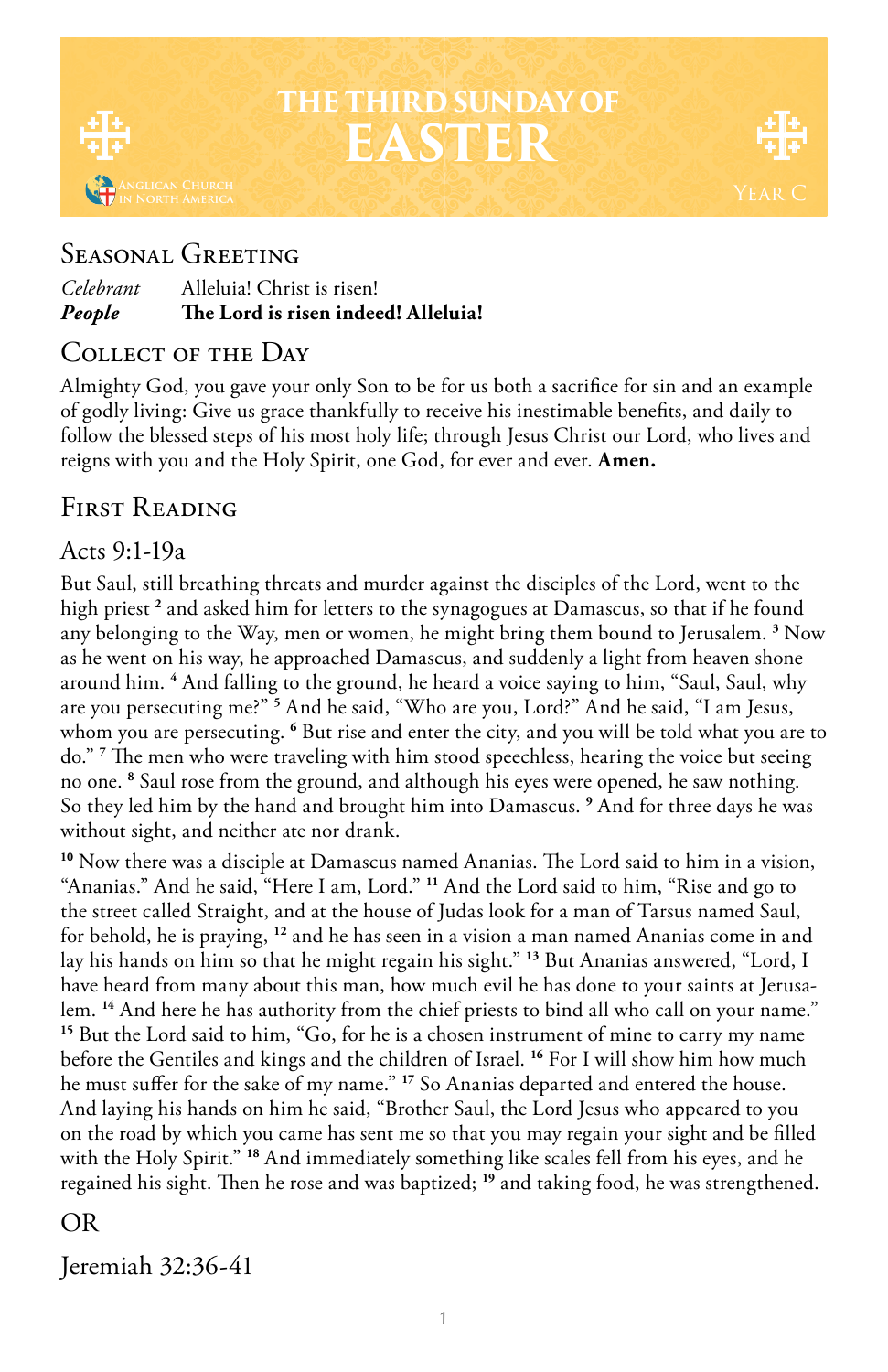"Now therefore thus says the LORD, the God of Israel, concerning this city of which you say, 'It is given into the hand of the king of Babylon by sword, by famine, and by pestilence': **37** Behold, I will gather them from all the countries to which I drove them in my anger and my wrath and in great indignation. I will bring them back to this place, and I will make them dwell in safety. **<sup>38</sup>** And they shall be my people, and I will be their God. **<sup>39</sup>** I will give them one heart and one way, that they may fear me forever, for their own good and the good of their children after them. **<sup>40</sup>** I will make with them an everlasting covenant, that I will not turn away from doing good to them. And I will put the fear of me in their hearts, that they may not turn from me. **<sup>41</sup>** I will rejoice in doing them good, and I will plant them in this land in faithfulness, with all my heart and all my soul.

*Reader:* The word of the Lord. *People:* **Thanks be to God.** 

### Psalter Verses

*(In said services, the psalm verses may be placed between the Epistle and the Gospel, with the congregation standing in preparation for the Gospel. At services where there is a hymn or canticle before the Gospel, the psalm might be said between the Old Testament and Epistle, the people seated.)*

#### Psalm 33 or 33:1-11

**<sup>1</sup>** Rejoice in the LORD, O you righteous; \* it is fitting for the just to be thankful.

- **<sup>2</sup>** Praise the LORD with the harp; \* sing praises unto him with the ten-stringed lute.
- **<sup>3</sup>** Sing unto him a new song; \* make skillful melody and cry aloud with joy.
- **<sup>4</sup>** For the word of the LORD is true, \* and all his works are faithful.
- **<sup>5</sup>** He loves righteousness and true judgment; \* the earth is full of the goodness of the LORD.
- **<sup>6</sup>** By the word of the LORD were the heavens made, \* and all the hosts of them by the breath of his mouth.
- **<sup>7</sup>** He gathers the waters of the sea together, as in a heap, \* and lays up the deep, as in a treasure house.
- **<sup>8</sup>** Let all the earth fear the LORD; \* stand in awe of him, all you that dwell in the world.
- **<sup>9</sup>** For he spoke, and it was done; \* he commanded and it stood fast.
- **<sup>10</sup>** The LORD brings the counsel of the nations to naught; \* he makes the devices of the peoples to be of no effect, and casts out the counsels of princes.
- **<sup>11</sup>** The counsel of the LORD shall endure for ever, \* and the thoughts of his heart from generation to generation.
- ( **<sup>12</sup>** Blessed is the nation whose God is the LORD, \* and blessed are the people he has chosen for himself to be his inheritance.
- **<sup>13</sup>** The LORD looks down from heaven and beholds all the children of men; \* from the habitation of his dwelling he considers all those who dwell on the earth.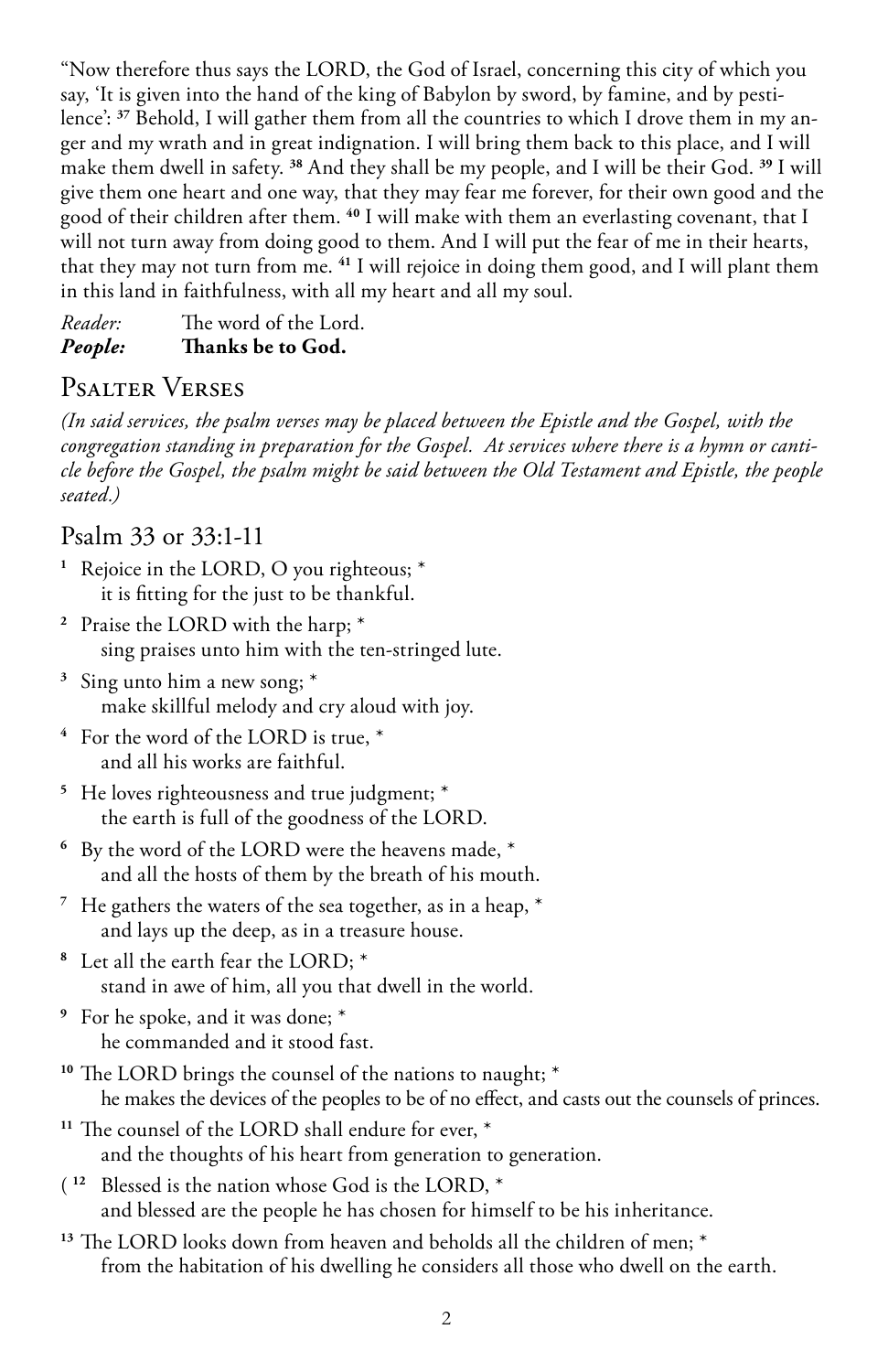- **<sup>14</sup>** He fashions all the hearts of them \* and understands all their works.
- **<sup>15</sup>** There is no king who can be saved by a mighty host; \* neither is any mighty man delivered by great strength.
- <sup>16</sup> A horse is considered a vain hope to save a man;  $*$ neither shall it deliver anyone by its great strength.
- **<sup>17</sup>** Behold, the eye of the LORD is upon those who fear him, \* and upon those who put their trust in his mercy,
- **<sup>18</sup>** To deliver their soul from death, \* and to feed them in the time of famine.
- **<sup>19</sup>** Our soul has patiently waited for the LORD, \* for he is our help and our shield.
- **<sup>20</sup>** Our heart shall rejoice in him, \* because we have hoped in his holy Name.
- **<sup>21</sup>** Let your merciful kindness, O LORD, be upon us, \* as we have put our trust in you. )

### New Testament Reading

# Revelation 5:(1-5)6-14

( Then I saw in the right hand of him who was seated on the throne a scroll written within and on the back, sealed with seven seals. **<sup>2</sup>** And I saw a mighty angel proclaiming with a loud voice, "Who is worthy to open the scroll and break its seals?" **<sup>3</sup>** And no one in heaven or on earth or under the earth was able to open the scroll or to look into it, **<sup>4</sup>** and I began to weep loudly because no one was found worthy to open the scroll or to look into it. **<sup>5</sup>** And one of the elders said to me, "Weep no more; behold, the Lion of the tribe of Judah, the Root of David, has conquered, so that he can open the scroll and its seven seals." )

**6** And between the throne and the four living creatures and among the elders I saw a Lamb standing, as though it had been slain, with seven horns and with seven eyes, which are the seven spirits of God sent out into all the earth. **<sup>7</sup>** And he went and took the scroll from the right hand of him who was seated on the throne. **<sup>8</sup>** And when he had taken the scroll, the four living creatures and the twenty-four elders fell down before the Lamb, each holding a harp, and golden bowls full of incense, which are the prayers of the saints. **<sup>9</sup>** And they sang a new song, saying,

"Worthy are you to take the scroll and to open its seals, for you were slain, and by your blood you ransomed people for God from every tribe and language and people and nation, **<sup>10</sup>** and you have made them a kingdom and priests to our God, and they shall reign on the earth."

**<sup>11</sup>** Then I looked, and I heard around the throne and the living creatures and the elders the voice of many angels, numbering myriads of myriads and thousands of thousands, **<sup>12</sup>** saying with a loud voice,

"Worthy is the Lamb who was slain, to receive power and wealth and wisdom and might and honor and glory and blessing!"

**<sup>13</sup>** And I heard every creature in heaven and on earth and under the earth and in the sea, and all that is in them, saying,

"To him who sits on the throne and to the Lamb be blessing and honor and glory and might forever and ever!"